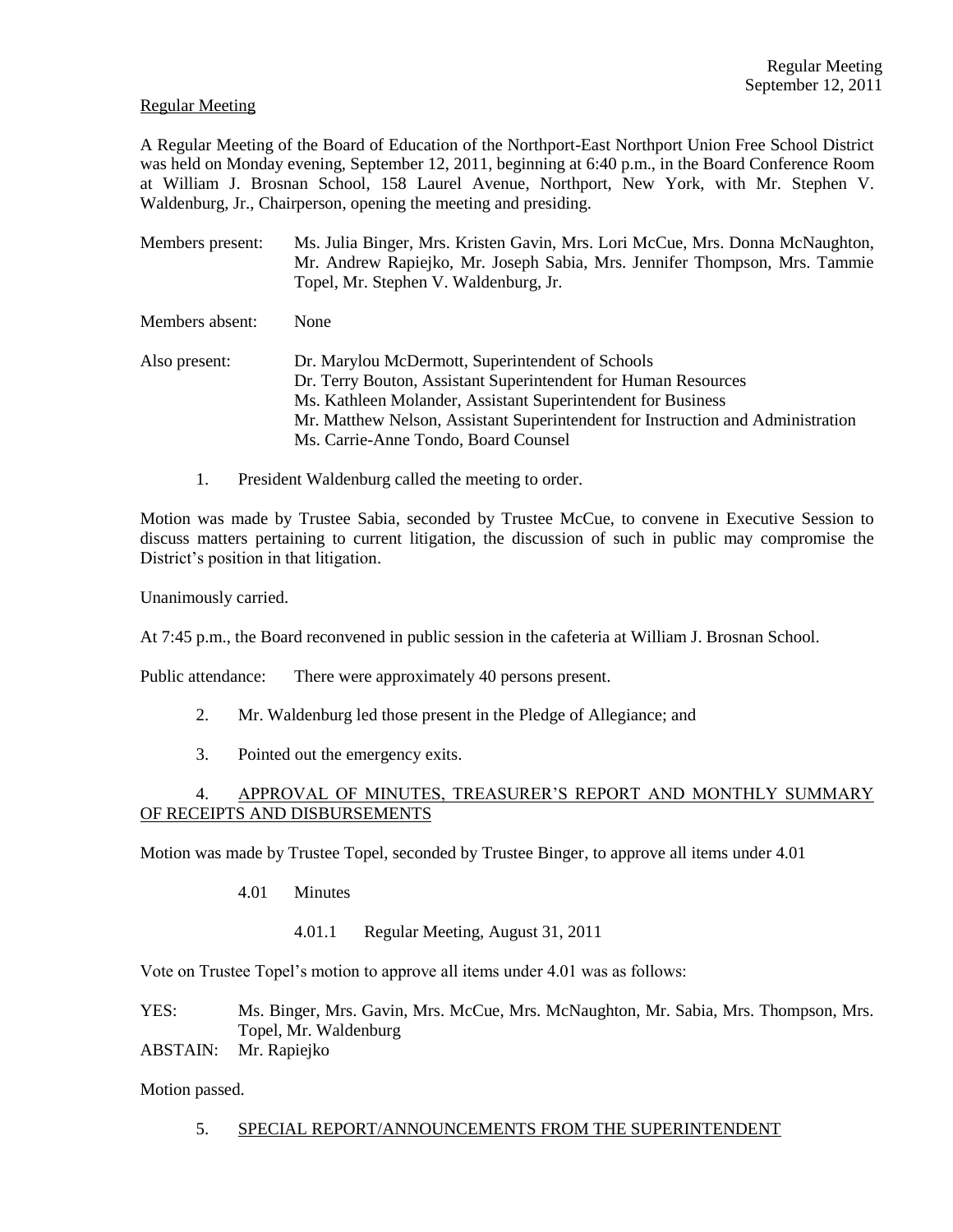5.01 The President of the Board reviewed the upcoming meetings of September  $26<sup>th</sup>$ , October  $3<sup>rd</sup>$  and October  $17<sup>th</sup>$ .

Dr. Marylou McDermott, Superintendent of Schools, stated that she visited all nine schools on opening day and that students were quite happy. The Superintendent noted a potential busing issue due to one of the town post offices' loss of power due to Hurricane Irene and the resulting late delivery of transportation information. Dr. McDermott thanked the Bellerose Avenue PTA President for alerting her on this issue.

Dr. McDermott stated that all nine schools conducted age appropriate, respectful 9/11 commemoration ceremonies on Friday, September 9th.

Dr. McDermott announced that Northport High School Italian Teacher, Kerri Titone, was named the National Italian American Foundation Italian Language and Culture Teacher of the Year for 2011.

In response to a question from Trustee Rapiejko, the Superintendent stated that there were no significant problems caused by Hurricane Irene, just some cleanup around each building.

### 6. COMMUNICATIONS

There were no letters of communication.

### 7. PUBLIC PARTICIPATION

Name Comment

Tim Farrell Update regarding transportation to Stony Brook School Parent

Dr. McDermott stated that she spoke to Dr. Agruso, Superintendent of the Kings Park School District, to see if an arrangement could be made to transport the student. Dr. McDermott stated that she heard from Dr. Agruso who stated that there are two students attending the Stony Brook School from her district and that an agreement could be drawn up to transport the Northport student to a pickup point in the Kings Park District for transportation to the Stony Brook School. Dr. McDermott stated that the cost to transport the student in collaboration with the Kings Park School District would be \$9,384.97. Ms. Kathleen Molander, Assistant Superintendent for Business, stated that the contract would specify the terms of the agreement regarding State Aid implications.

Motion was made by Trustee Topel, seconded by Trustee Thompson, to provide transportation for a student at a cost of \$9,384.97 from a point in the Kings Park School District to the Stony Brook School and direct counsel to draft a transportation contract.

There was a discussion regarding the costs to bus the student independently which would be approximately \$18,000 - \$19,000, the costs involved in sending students to other private schools, the transportation policy and concerns about setting a precedent, providing students an educational opportunity, concerns regarding in-district students who do not qualify for busing because they live just outside the boundaries.

President Waldenburg recommended that there be another motion to table until the Board receives more financial data and consults with counsel regarding the format of an agreement. Mr. Waldenburg stated that there is a definite desire to do what is right but the Board must be mindful of their responsibilities to the District.

Motion was made by Trustee McNaughton, seconded by Trustee McCue to table the item until additional information is obtained and a contract is prepared by counsel.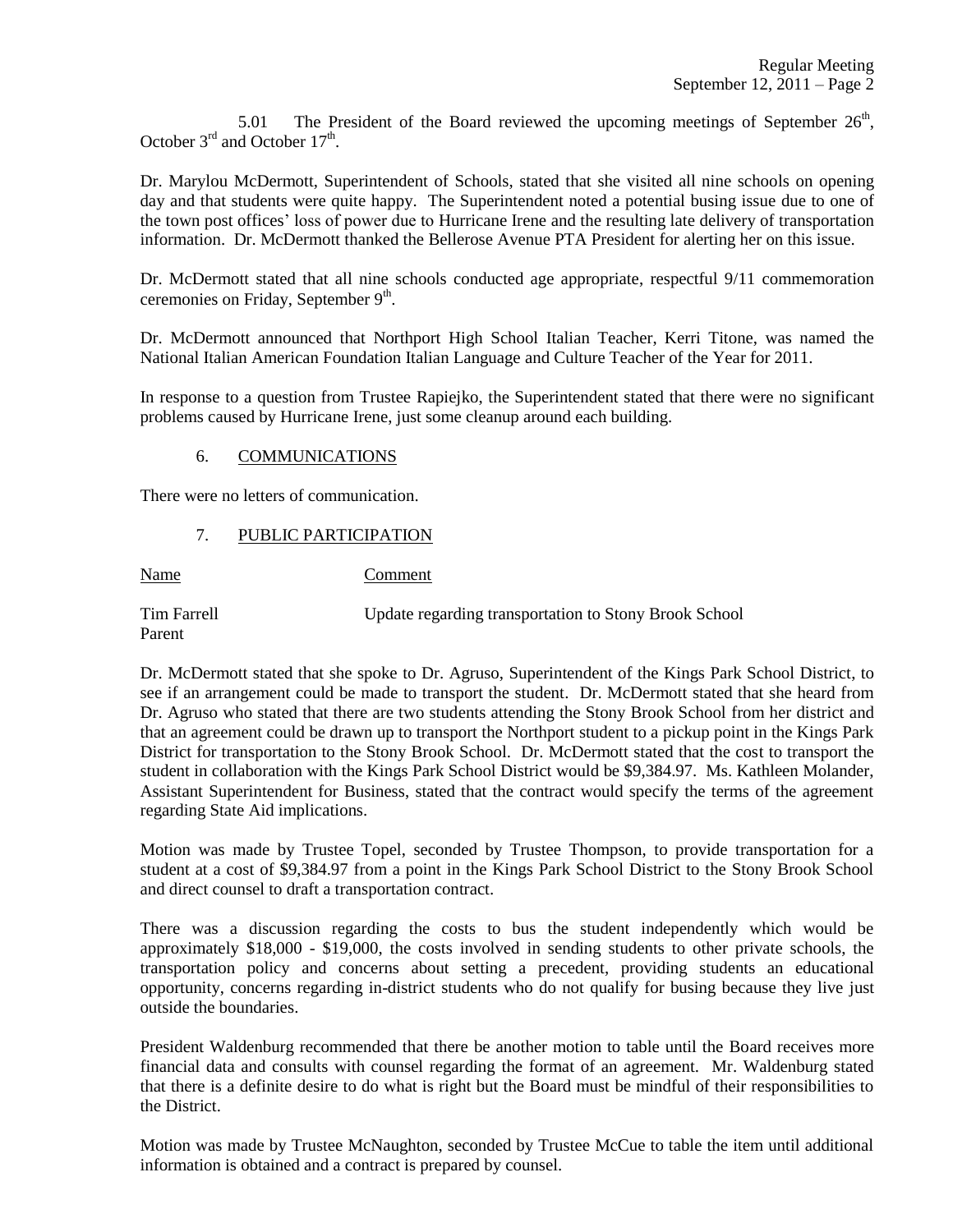Mr. Farrell addressed the Board and stated that he appreciates the Board's consideration of this matter and recommended that the Board table the item.

Vote on Trustee McNaughton's motion to table the item was unanimously carried.

| <b>Jim Matthews</b>                                 | Mr. Matthews asked the Board to accommodate the Northport-Cow                                                                                                                                                                                                                                             |
|-----------------------------------------------------|-----------------------------------------------------------------------------------------------------------------------------------------------------------------------------------------------------------------------------------------------------------------------------------------------------------|
| Northport-Cow Harbor                                | Harbor Soccer Club's Annual Columbus Day Tournament in letting                                                                                                                                                                                                                                            |
| Soccer Club                                         | them use the fields at 7:30 a.m. on the Sunday of the tournament. Mr.<br>Matthews stated that this is the $24th$ year of the tournament which involves                                                                                                                                                    |
|                                                     | 355 teams and that they have used the District fields prior to 11:00 am on<br>Sunday in all the previous years. Mr. Matthews stated that they just<br>learned last week that they were not allowed to use the fields prior to<br>11:00 am on Sunday and that it would be impossible to redo the schedule. |
| Dennis Kropp<br>Northport-Cow Harbor<br>Soccer Club | Stated that the club is proud to host one of the largest soccer tournaments<br>in the country and taking away three hours on Sunday would take away<br>1/3 of the scheduled games. Mr. Kropp stated that the club uses 45 fields<br>including 26 district fields.                                         |

There was a discussion regarding past practices, consideration of school neighborhoods and parking, the Use of Facilities policy and application forms.

President Waldenburg stated that he would like to grant permission, regardless of application form and based on past practices and accommodations with respect to the Cow Harbor Soccer League, to permit the soccer tournament to occur early on Sunday morning October 9, 2011, in consultation with counsel and the Athletic Director.

President Waldenburg stated that the Board will get additional information and will consult with counsel to obtain an agreement with respect to Cow Harbor Soccer use of fields on Sunday of the tournament.

Debbie Sullivan Asked about the status of the Audit Committee recommendation for the Patch.com internal auditor

Trustee Rapiejko, Chairman of the Audit Committee, stated that the committee met on August 1, 2011 and recommended the audit firm of R.S. Abrams & Co. be appointed as the external auditor. Trustee Rapiejko stated that the audit committee met this afternoon to discuss the RFP process pertaining to the audit committee. Mr. Rapiejko stated that a motion was made to rescind the recommendation made on August 1, 2011, which was defeated 4:1. A second motion was made to recommend the Board of Education hold off on the appointment until the Audit Committee interviews one additional firm. This motion was also defeated 3:2, requiring four votes to have a positive outcome.

Motion was made by Trustee Waldenburg, seconded by Trustee McNaughton, to appoint R.S. Abrams  $\&$ Co. as the internal auditor for the 2011-2012 school year.

There was a discussion regarding the recommendation of the audit committee. Trustee Thompson stated that she recommends that the Board direct the audit committee to interview the additional firm and then finalize their recommendation. Trustee McCue stated that she is in favor of appointing the firm recommended by the audit committee on August  $1<sup>st</sup>$ . Trustee Sabia stated that there were eight firms who responded to the RFP and only four were interviewed, but he was very comfortable with the firm that was recommended. Trustee Topel stated that she would recommend the audit committee interview the additional firm. Vice President McNaughton stated that the consensus in the room after the interviews was that the firm recommended gave a phenomenal interview. Trustee Binger stated that based on the input of the accountants on the audit committee she thought it would be appropriate to interview one more firm.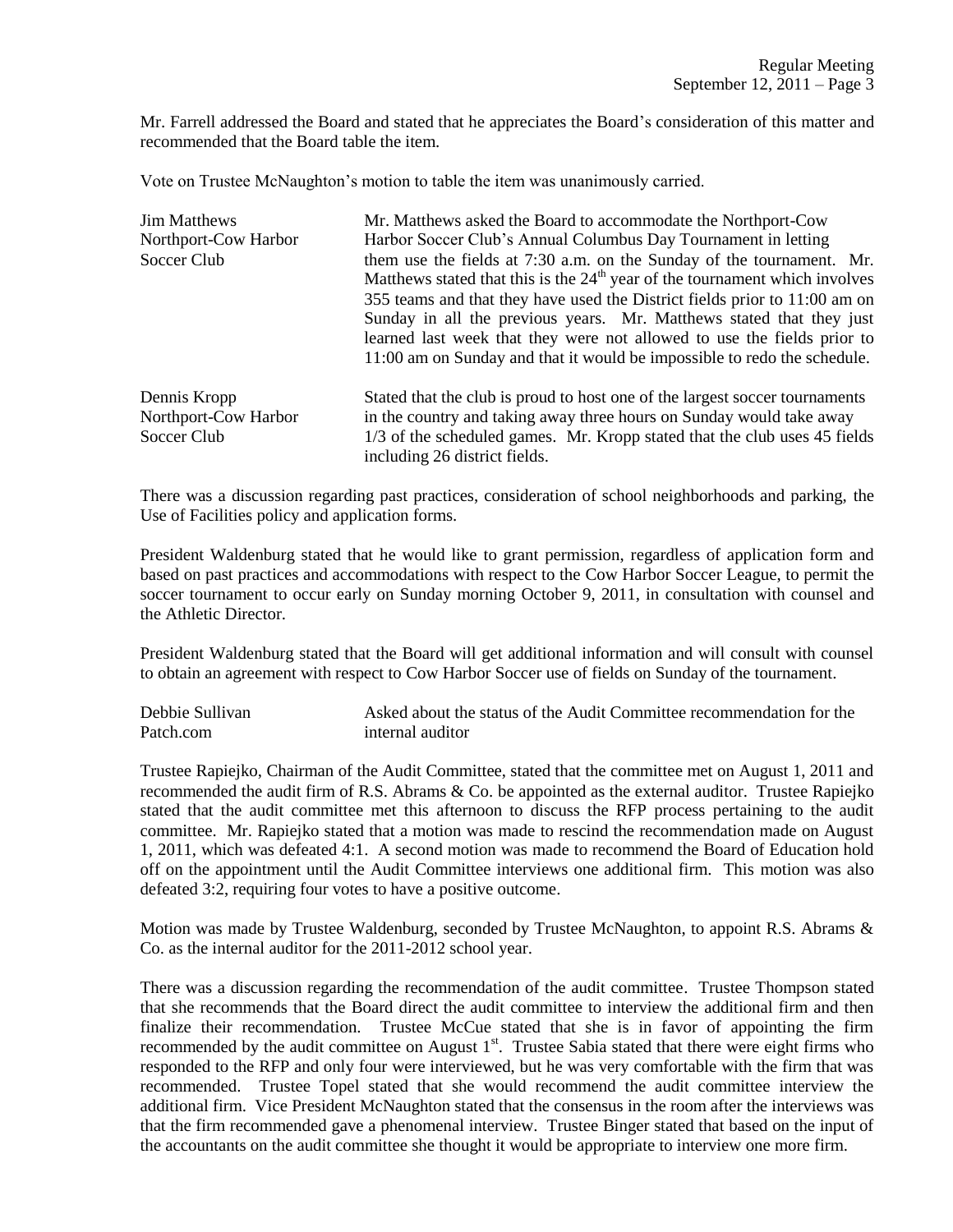President Waldenburg stated that he was very disturbed by the discussion, noting that the District sent out an RFP and eight firms responded. At his direction the Superintendent and Assistant Superintendent for Business screened the applicants and provided valid reasons to eliminate four firms from the interview process.

Several Board members stated that there was a breakdown of communication with the Audit Committee and felt that giving them the opportunity to interview the additional firm they requested seemed fair.

Motion was made by Trustee Topel, seconded by Trustee Thompson, to table President Waldenburg's motion to appoint R.S. Abrams & Co. as internal auditor for the 2011-2012 school year.

Vote on Trustee Topel's motion was as follows:

YES: Ms. Binger, Mrs. Gavin, Mrs. McNaughton, Mr. Rapiejko, Mr. Sabia, Mrs. Thompson, Mrs. Topel NO: Mrs. McCue, Mr. Waldenburg

Motion passed.

Motion was made by Trustee Rapiejko, seconded by Trustee Thompson, to direct the administration to setup an interview with the additional firm for the internal auditor.

There was a discussing regarding the RFP process and the role of the Audit Committee in the RFP process and the recommendation of the internal auditor.

Vote on Trustee Rapiejko's motion was unanimously carried.

Kelly Clark Inquired regarding the elementary class sizes and if the District has come Parent up with a curriculum on teaching about 9/11.

Dr. McDermott stated that all elementary classes are under the new lower caps established in 2010 and the information will be posted on the District's website. The Superintendent stated that there has not been a discussion regarding a 9/11 curriculum but will bring it up with Social Studies Chairperson Andrew Manzo.

Motion was made by Trustee McCue, seconded by Trustee Topel, to approve all items under 8.01, including Supplemental 8.01.1 (Schedule A #15-32), Supplemental 8.01.2 (Schedule B #7-8), and item 8.01.5 (Schedule D – Extra Pay).

#### 8. SUPERINTENDENT'S REPORT, GENERAL

8.01 Personnel Schedules, each dated September 12, 2011, and each attached and made part of the official minutes:

> 8.01.1 Schedule A – Certified Staff (including Supplemental #15-32) 8.01.2 Schedule B – Non-Instructional Staff (including Supplemental #7-8) 8.01.3 Schedule K – PDC NASA 8.01.4 Schedule L – PDC UTN 8.01.5 Schedule D – Extra Pay

Vote on Trustee McCue's motion to approve all items under 8.01, including Supplemental 8.01.1 (Schedule A #15-32), Supplemental 8.01.2 (Schedule B #7-8), and item 8.01.5 (Schedule D – Extra Pay) was unanimously carried.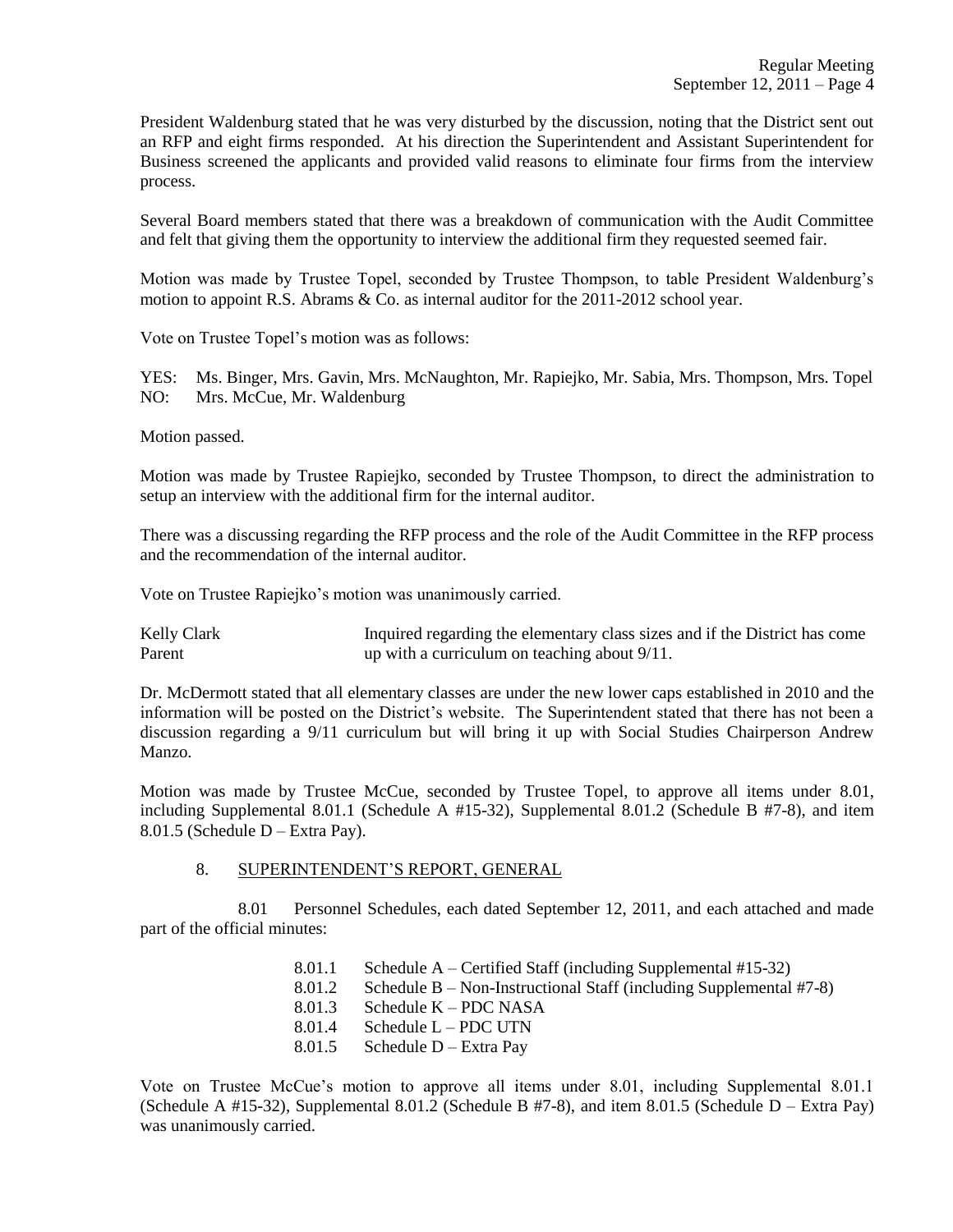Motion was made by Trustee McNaughton, seconded by Trustee Topel, to sever item 8.02.1 (Policy #1500) and to approve the remaining items under 8. (8.02.2, 8.02.3, 8.02.4, 8.03, 8.04, and 8.05)

8.02 Receiving for a first reading revisions to the following policies:

8.02.1 Severed

8.02.2 Policy #2160 – *"School District Officer and Employee Code of Ethics"* (replaces the following policies: #4001 – Code of Ethics for All Officers and Employees, #9270.1 – Code of Ethics for Board Members, #4116.24 – Personnel Duties and Responsibilities, #1313 – Gifts to School Personnel, #4134.1 – Paid Tutoring by District Staff, #8230 – Remuneration and Reimbursement

8.02.3 Policy #8332 – *"District Owned Cellular Telephones"*

8.02.4 Policy #9522 – *"Pay Rates for: Continuing Education and Recreation Teachers, Temporary, Substitute and Student Non-Instructional Employees"*

8.03 Appointing Cynthia Fitzgerald as the District's Census Enumerator

8.04 Appointing Cynthia Fitzgerald as the District's Attendance Officer

8.05 Appointing the following firm as Broker of Record, commencing September 13, 2011, to manage insurance programs authorized by the Board of Education for the Northport-East Northport Union Free School District

RSK LLC/Emerson Reid and Co., 174 Park Avenue, Hicksville, New York 11801  $\bullet$ 

Vote on Trustee McNaughton's motion to sever item 8.02.1 (Policy #1500) and to approve the remaining items under 8. (8.02.2, 8.02.3, 8.02.4, 8.03, 8.04, and 8.05) was unanimously carried.

Motion was made by Trustee McNaughton, seconded by Trustee Binger, to remove item 8.02.1 – Policy #1500 "Use of District Facilities" from the agenda and discuss it at the next available work session.

Unanimously carried.

- 9. SUPERINTENDENT'S REPORT FINANCIAL
- 10. SUPERINTENDENT'S REPORT FOR INFORMATION ONLY
	- 10.01 Schedule H Use of Facilities
- 11. UNFINISHED BUSINESS

Motion was made by Trustee McCue, seconded by Trustee Topel, to set aside funds not to exceed \$3,000 for registration, hotel, travel, car rental, parking and mileage expenses to send two delegates to the New York State School Boards Association 92<sup>nd</sup> Annual Convention & Education Expo from October 27-30, 2011 at the Buffalo Niagara Convention Center in Buffalo, NY.

President Waldenburg stated that he highly recommends sending two delegates to the NYSSBA Convention to support the resolution presented by the Northport-East Northport School Board regarding the tax collection schedule.

Unanimously carried.

12. NEW BUSINESS